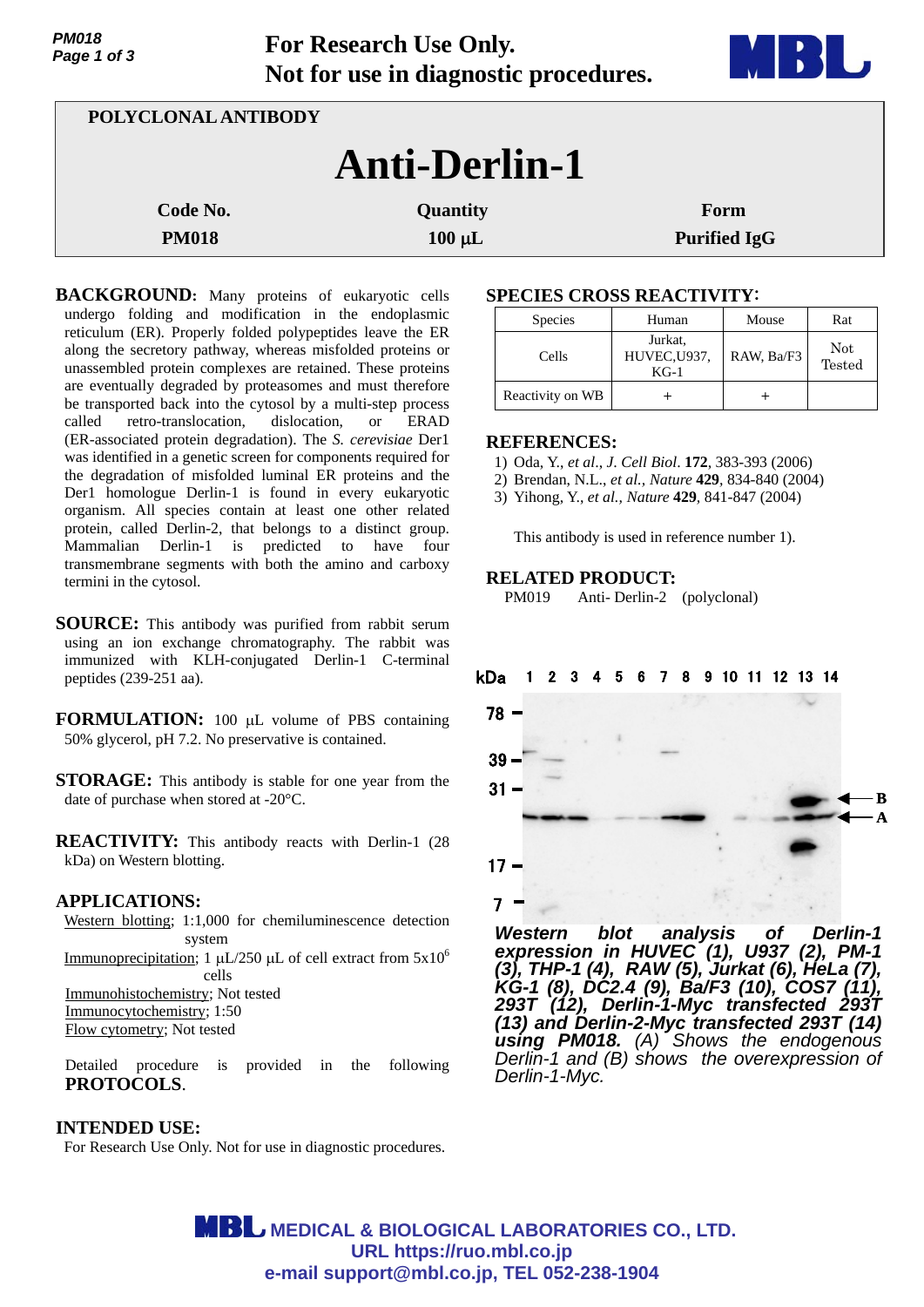## **PROTOCOLS:**

### **SDS-PAGE & Western Blotting**

- 1) Wash the cells 3 times with PBS and suspend with 10 volume of cold Lysis buffer (50 mM Tris-HCl, pH 7.2, 250 mM NaCl, 0.1% NP-40, 2 mM EDTA, 10% glycerol) containing appropriate protease inhibitors. Incubate it at 4°C with rotating for 30 minutes, then sonicate briefly (up to 10 seconds).
- 2) Centrifuge the tube at 12,000 x g for 10 minutes at  $4^{\circ}$ C and transfer the supernatant to another tube. Measure the protein concentration of the supernatant and add the cold Lysis buffer to make 8 mg/mL solution.
- 3) Mix the sample with equal volume of Laemmli's sample buffer.
- 4) Boil the samples for 3 minutes and centrifuge. Load 10  $\mu$ L of the sample per lane in a 1 mm thick SDS-polyacrylamide gel for electrophoresis.
- 5) Blot the protein to a polyvinylidene difluoride (PVDF) membrane at 1 mA/cm<sup>2</sup> for 1 hour in a semi-dry transfer system (Transfer Buffer: 25 mM Tris, 190 mM glycine, 20% MeOH). See the manufacture's manual for precise transfer procedure.
- 6) To reduce nonspecific binding, soak the membrane in 10% skimmed milk (in PBS, pH 7.2) for 1 hour at room temperature, or overnight at <sup>4°</sup>C.
- 7) Incubate the membrane with primary antibody diluted with PBS, pH 7.2 containing 5% skimmed milk as suggest in the **APPLICATIONS** for 1 hour at room temperature. (The concentration of antibody will depend on condition.)
- 8) Wash the membrane with PBS-T [0.05% Tween-20 in PBS] (5 minutes x 3 times).
- 9) Incubate the membrane with the 1:10,000 HRP-conjugated anti-rabbit IgG (MBL; code no. 458) diluted with 1% skimmed milk (in PBS, pH 7.2) for 1 hour at room temperature.
- 10) Wash the membrane with PBS-T (10 minutes x 3 times).
- 11) Wipe excess buffer on the membrane, then incubate it with appropriate chemiluminescence reagent for 1 minute.
- 12) Remove extra reagent from the membrane by dabbing with paper towel, and seal it in plastic wrap.
- 13) Expose to an X-ray film in a dark room for 3 minutes.
- 14) Develop the film as usual. The condition for exposure and development may vary.

(Positive controls for Western blotting; HUVEC, U937, PM-1, RAW, Jurkat, HeLa, KG-1, Ba/F3, 293T)

## **Immunoprecipitation**

- 1) Wash the cells 3 times with PBS and suspend with 10 volume of cold Lysis buffer (50 mM Tris-HCl pH 7.2, 250 mM NaCl, 0.1% NP-40, 2 mM EDTA, 10% glycerol) containing appropriate protease inhibitors. Incubate it at 4°C with rotating for 30 minutes, then sonicate briefly (up to 10 seconds).
- 2) Centrifuge the tube at  $12,000 \times g$  for 10 minutes at  $4^{\circ}$ C and transfer the supernatant to another tube.
- 3) Add primary antibody as suggest in the **APPLICATIONS** into  $250 \mu L$  of the supernatant. Mix well and incubate with gentle agitation for 30-120 minutes at  $4^{\circ}$ C. Add 20 µL of

50% protein A agarose beads resuspended in the cold Lysis buffer. Mix well and incubate with gentle agitation for 60 minutes at 4°C.

- 4) Wash the beads 3-5 times with the cold Lysis buffer (centrifuge the tube at 2,500 x g for 10 seconds).
- 5) Resuspend the beads in 20  $\mu$ L of Laemmli's sample buffer, boil for 3-5 minutes, and centrifuge for 5 minutes.
- 6) Load 10  $\mu$ L of the sample per lane in a 1 mm thick SDS-polyacrylamide gel for electrophoresis.
- 7) Blot the protein to a polyvinylidene difluoride (PVDF) membrane at 1 mA/cm<sup>2</sup> for 1 hour in a semi-dry transfer system (Transfer Buffer: 25 mM Tris, 190 mM glycine, 20% MeOH). See the manufacture's manual for precise transfer procedure.
- 8) To reduce nonspecific binding, soak the membrane in 10% skimmed milk (in PBS, pH 7.2) for 1 hour at room temperature, or overnight at  $4^{\circ}$ C.
- 9) Incubate the membrane with 1:500 of HRP conjugated Anti-Myc-Tag monoclonal antibody (MBL; code no. M047-7) as primary antibody diluted with PBS, pH 7.2 containing 5% skimmed milk for 1 hour at room temperature. (The concentration of antibody will depend on condition.)
- 10) Wash the membrane with PBS-T [0.05% Tween-20 in PBS] (5 minutes x 3 times).
- 11) Wipe excess buffer on the membrane, then incubate it with appropriate chemiluminescence reagent for 1 minute. Remove extra reagent from the membrane by dabbing with paper towel, and seal it in plastic wrap.
- 12) Expose to an X-ray film in a dark room for 3 minutes. Develop the film as usual. The condition for exposure and development may vary.

(Positive control for Immunoprecipitation; transfectant)



*Immunoprecipitation of Derlin-1 from mock transfected 293T (1), Derlin-1-Myc transfected 293T (2) and Derlin-2-Myc transfected (3) with PM018. After immunoprecipitated with the antibody, immunocomplex was resolved on SDS-PAGE and immunoblotted with M047-7 (HRPconjugated anti-Myc-Tag antibody) .*